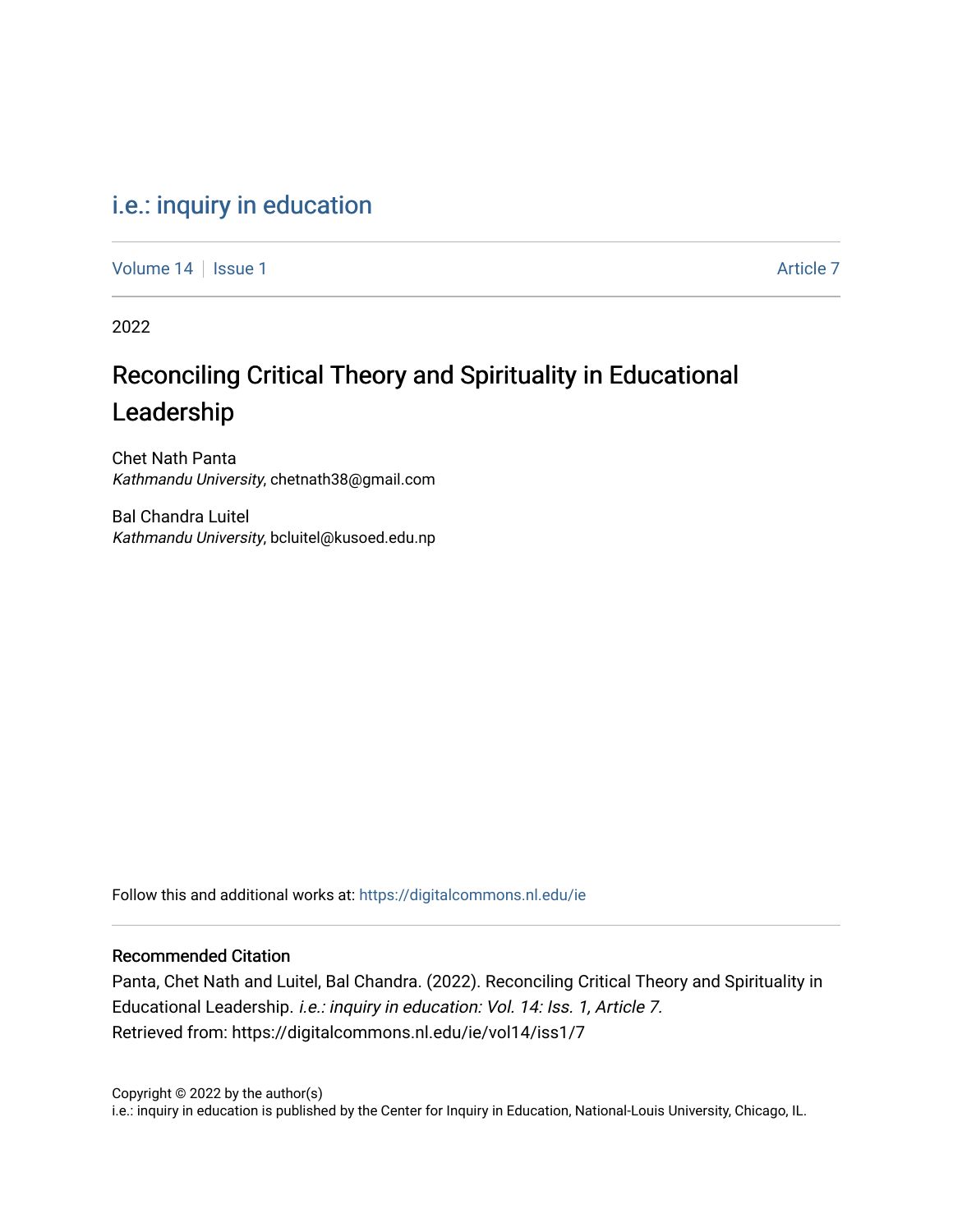# **Reconciling Critical Consciousness and Spirituality in Educational Leadership**

Chet Nath Panta *Kathmandu University*

## Bal Chandra Luitel

*Kathmandu University*

#### **Abstract**

This paper focuses on spirituality and critical consciousness as two guiding forces for meaningful leadership. It further looks for the reconciliation of spirituality and criticality so as to deconstruct deep-seated leadership myths. Reconciling spirituality with critical perspective inspires individuals to have a critical and holistic understanding of engaged spirituality and leadership theorizing critical spirituality as an ontological and epistemic praxis to connect the inner world to the outer social reality and materiality. Adherence to spirituality through critical engagement helps to create a meaningful educational leadership space, fostering a sense of optimism and utopian envisioning by challenging the taken-for-granted assumptions and embracing diversity.

**Keywords:** Critical spirituality, materiality, critical consciousness, reconciliation, educational leadership

#### **Background**

This article explores how educational leaders lead in reconciling spirituality and criticality, connecting the threads of experience as a school leader struggling on the verge of being and becoming. Critical perspectives in educational leadership embrace dimensions of educational leadership discourse, acknowledging and illuminating tensions, limitations, and contradictions of the field to have a better understanding of phenomena (Niesche &Gowlett, 2019). To this end, critical perspectives challenge taken-for-granted beliefs and assumptions, thereby opening avenues for a deeper understanding of educational leadership praxis. The paper further attempts to explore how criticality and spirituality can be reconciled, as criticality is the indicative of materiality, whereas spirituality appears antithetical to it. The reconciliation of spirituality and materiality appears to be pertinent to establish its relevance to education leadership or education in the modern world so as to create a meaningful space at school to address the issues of social justice, inclusion, and equity.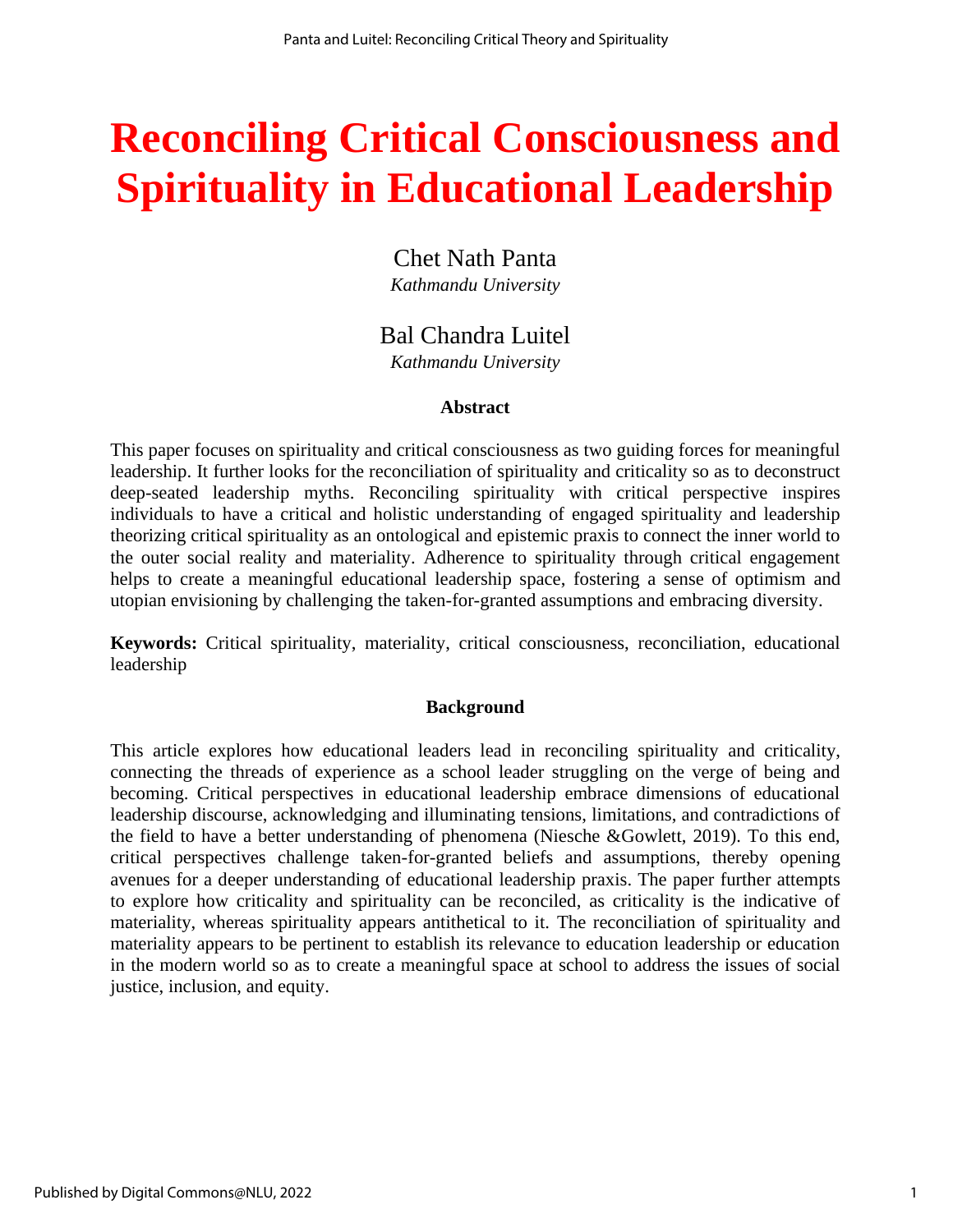#### **Spirituality Landscape**

Piercy (2013) defines spirituality "as the quest for life meaning and self-awareness for a higher purpose demonstrated through efforts to the common good for all" (p.30). Muller (2005) views spirituality as a defining aspect of holistic education that incorporates a sense of connection to the cosmos. In a similar vein, Houston (2008) mentions that spirituality allows leadership to blossom fully and helps individuals to step toward an uncertain future with a stronger sense of connectedness to one another. Sokolow and Houston (2008) state that spirituality connects us to our deepest selves and helps us to be effective leaders. Hence, spirituality is perceived as the foundation of inner peace and compassion.

Considering spiritual capital as wealth, a vision and a model we live by, Zohar and Marshall (2004) mention that "it reflects our shared values, shared visions, and fundamental purposes in life. Spiritual capital is reflected in what an organization believes, what it exists for, what it aspires to, and what it takes responsibility for" (p. 3). It helps us to ponder deeper dimensions, values, and the meaning of our life and instils in us the feelings of care, compassion, truth, beauty, and goodness. Living through the values and virtues of truth, beauty, and goodness, a trio of luminous realities, helps to bridge the void created by spiritual emptiness and materialism (Wattles, 2006). As these values indicate a philosophy of living, it appears pertinent to have discourse and be mindful of these living realities of thinking, feeling, and doing while being engaged in everyday activities.

My perspectival understanding is that spirituality embraces the essence of being human. As Lambert (2016) maintains, it seems to support a school leader to foster leadership capacity to engage in and solve the problems of a school for meaningful.

I further explore the dimensions of spiritual ecology to create a positive school culture with the intent of transforming leadership praxis. In this connection, I present a vignette of mine that illustrates my efforts at leading a school during quite difficult circumstances:

Sometimes despite my efforts, things do not go well as anticipated. Some of the team members at school remain engaged in trivial matters and even seem eager to pinpoint my shortcomings with the intention of discouraging me. At times, out of disappointment, I get caught in a huge dilemma as how to cope with disempowering forces. I feel that a storm is brewing despite making efforts for the greater good of the school. To convince myself to persevere, I close my eyes, take a deep breath, and ponder the consequences of every happening. At this juncture, I come across a glimmer of hope and optimism to pursue my leadership journey with greater patience, overcoming possible clashes and confrontations.

Taking an integral standpoint on spirituality, Wilber (2006) argues that as we advance spiritually, we try to be as comprehensive and inclusive as possible, shifting our identity from egocentric to ethnocentric to world-centric, thereby exploring ways of being paving a pathway for our spiritual journeys. I am trying to develop tolerance and an inclusive vision possibly through my engagement in spiritual practices with transformative intent.

#### **Spirituality in Leadership**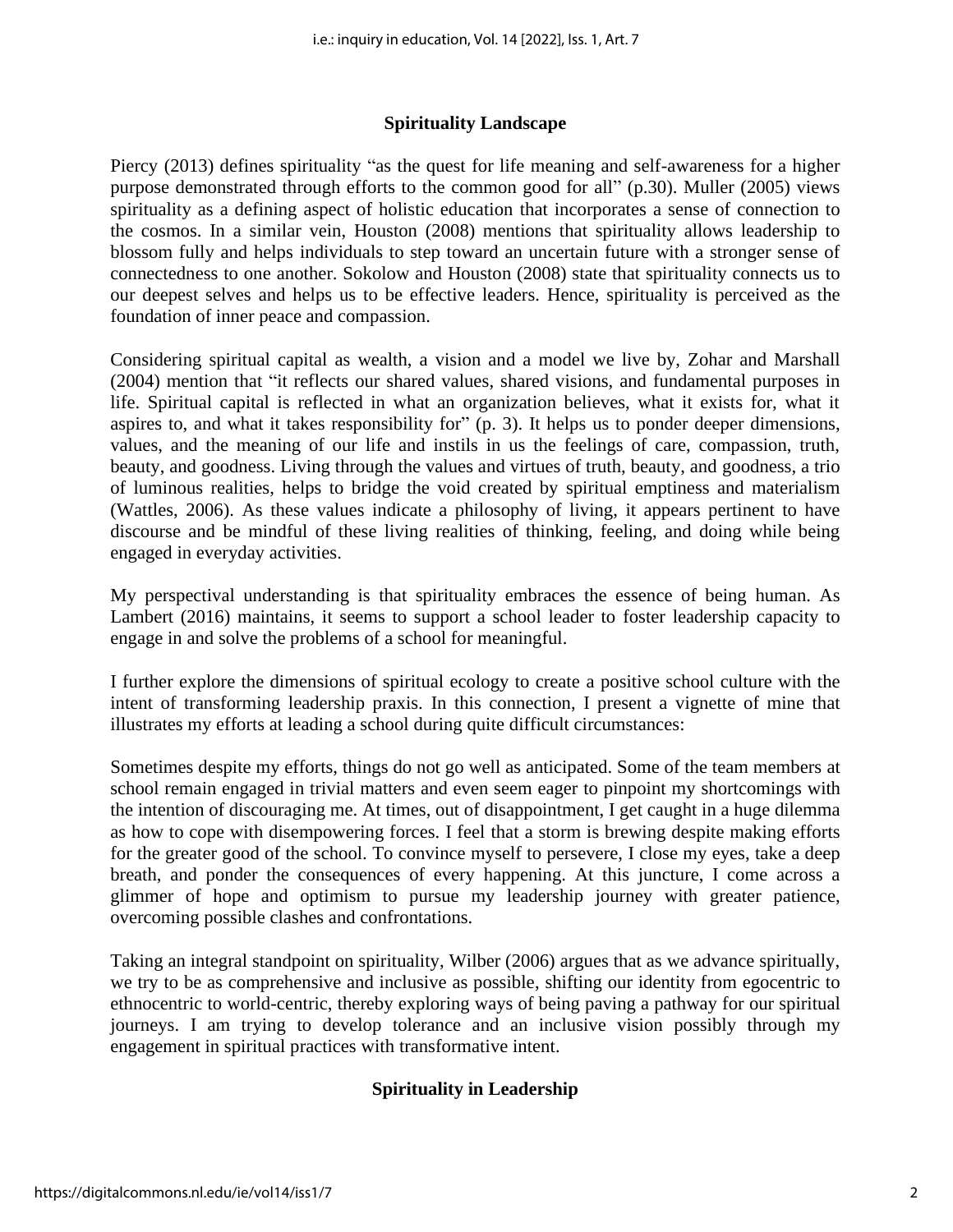Highlighting spirituality as a crucial component of leadership, Sokolow and Houston (2008) mention that spirituality connects us to our deepest selves and helps us to be effective leaders. It helps me as a leader to create a cohesive and harmonious team at school. I believe that spiritual engagement might support a school leader to organize, collaborate with, and mobilize a team to achieve the goals of an organization aligning with its vision and mission. Sometimes I find myself desperate amid chaos and deep-seated status quo at school, and then I gather courage through spiritual awareness to pursue my leadership journey ahead, braving the uncertainties.

Pertaining to how the spiritual dimensions of leadership might be fostered to ensure personal growth in the workplace, Metzger (2008) expresses that it is important to cultivate inner dimensions to cope with stresses and crises in the workplace, paying attention to physical, emotional, mental, and spiritual well-being. In connection to the issue of maintaining a harmonious blend of spirituality in leadership to ensure and/or create an engaging and collegial learning space at school, Bonner (2008) states that "spiritually oriented leadership embraces the whole student and sees the grave danger of overemphasizing cost-efficient thinking in education" (p. 132). "When we integrate spirituality into everyday life, it is transformed into *sattvic* life" (Kumar, 2010, p. 68). Exploring the issue of spirituality pertaining to the sustainability of a workplace, Samul (2020) argues that spirituality in leadership appears to be a holistic concept embracing "the universal values such as honesty, integrity, love, compassion, gratefulness that have impact on a leader's traits, behaviors, attitudes, and abilities" (p. 12).

Burke et al. (1999) argue that in many instances spirituality is perceived through structured and organized faith and beliefs. So, in order to come out of the structured box, it appears quite relevant to explore the dimensions of critical spirituality, as it aims at social transformation through social justice, inclusion, and equity. In other words, spirituality seeks personal transformation, whereas critical spirituality explores the issues of social justice and equity so as to upset stagnation and challenge the taken-for-granted assumptions and religious orthodoxy transcending the notion of spirituality as withdrawal from materiality So, there appears to be a need for taking spirituality critically so as to connect the inner work of spirituality to the outer work of social action, as Keating (2005) maintains. Pertaining to becoming a holistic leader, Dhiman (2017) argues that "we need holistic leaders and holistic systems that are able to integrate the spiritual and the material perspectives in a dialectical manner" (p. 1). The following section illuminates how critical spirituality leads toward spiritual praxis embracing materiality.

#### **Critical Spirituality**

The inclusion of critical spirituality offers a space for educational leadership to bring about school reforms (Dantley, 2005). Pertaining to the need for critical spirituality to challenge deepseated myths and metaphors, Bussey (2006) argues that critical spirituality "integrates the concerns of critical theory for social justice, gender equity, and process of legitimation" (p. 42). In this regard, a deepening human experience and awareness might be critical to question, critique, and upset status quos, existing beliefs, and taken-for-granted assumptions. Critical thinking questions and challenges status quos, critiques taken-for-granted assumptions, and seeks liberation with transformative intent (Bonner, 2008). "Critical spirituality brings together the critical insights of critical theory central to critical pedagogy and popular education" (Boyd,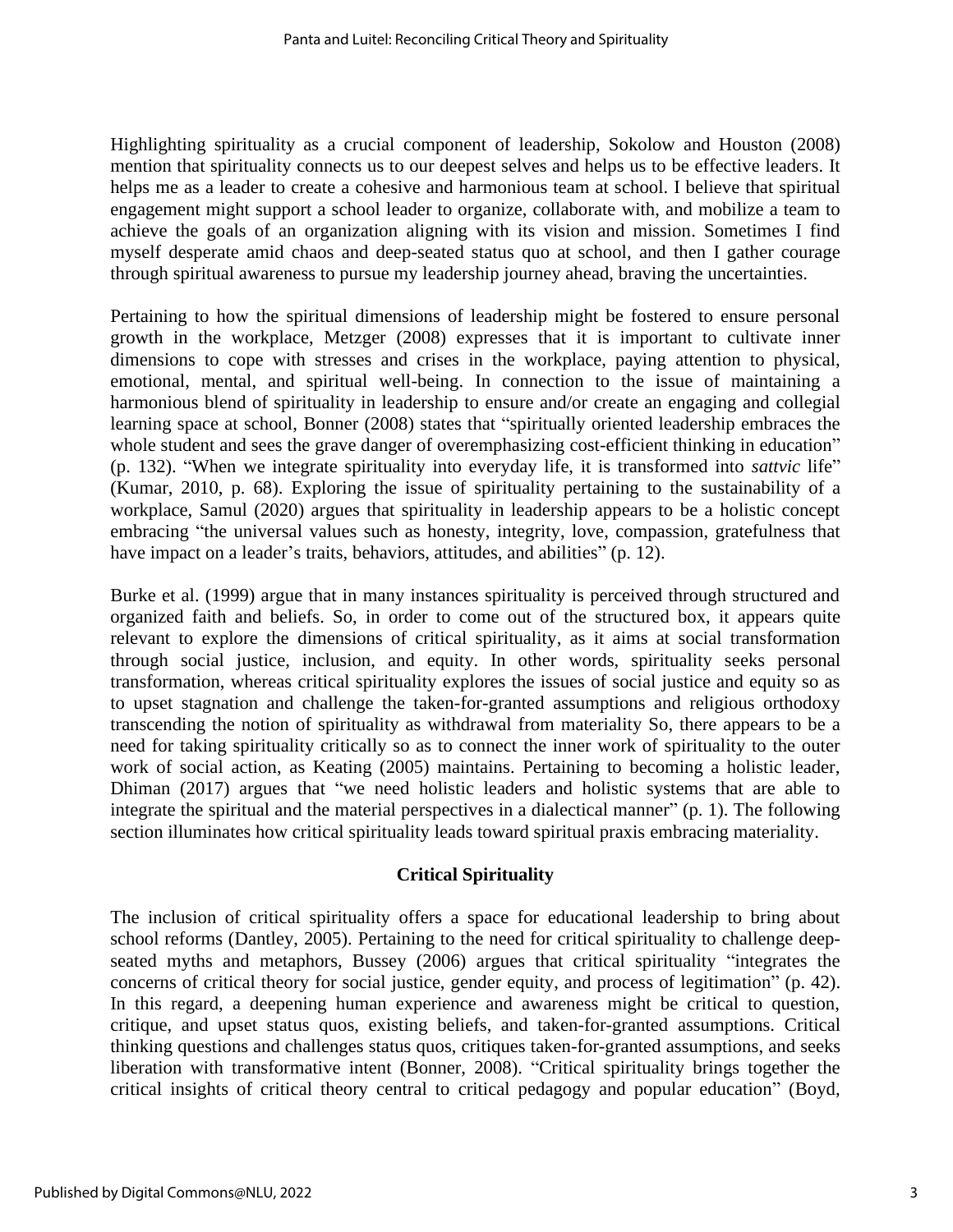2012, p. 761), thereby supporting the reconciliation of the authentic self and leadership endeavors. Critical theory embraces the notions of conscientization or critical awareness, humanization, utopian imagination, and optimism. These critical lenses help to critique and challenge deep-seated beliefs and status quos, thereby making school leaders mindful of personal strength and resilience so as to create a transformative space at their institutions. According to Dantley (2010), critical spirituality embraces four elements: critical self-reflection, deconstructive interpretation, performative creativity, and transformative action. Out of these four components, the first two components, critical self-reflection and deconstructive interpretation, deal with personal efficacy, whereas the last two components deal with communal efficacy. Critical self-understanding seems pertinent to a leader to carry out their responsibilities being mindful of personal values and belief systems. Dantley (2010) mentions that "critical selfreflection is the process whereby practicing and prospective educational leaders come to an understanding of themselves" (p. 216). In a similar vein, Brown (2004) argues that critical selfreflection encompasses a deeper exploration of moral and ethical dimensions and the consequences of such practices for students.

Deconstructive interpretation makes an individual aware of their positioning and poses tough questions (Dantley, 2010). As it is the process of making a person mindful of their situatedness, deconstructive interpretation helps educational leaders begin to "deconstruct established attitudes, values, and actions that foster inequity" (Beachum et al., 2007, p. 271). This process helps to unmask the root cause of any issue or problem of an organization, deconstructing leadership myths and stereotypes. Aligning with the philosophy of deconstruction as decentering, critical spirituality intends to get to the roots of issues and problems and rebuild better organizational structure and culture (McCray & Beachum, 2006). Niesche (2014) writes that "deconstruction works in identifying the contradictions of logic within a text, exploring those assumptions that are often taken for granted, or go unnoticed in more traditional readings" (p. 17). In other words, Derrida's philosophy of deconstruction tries to upset the hierarchies of binaries and challenges the taken-for-granted assumptions in educational leadership discourses.

Performative creativity emphasizes "the development of pedagogical and leadership practices that move the school and the learning community from maintaining status quo to envisioning a more democratic culture and a space where the legitimation of voices of difference can take place" (Dantley, 2010, p. 217). This component of critical spirituality seeks to encourage "the school leaders to promote progressive curricular innovations, active classroom engagement, and radically restructure the school-community relationship to enhance student learning" (p. 104).

The notion of transformative action embraces "how leaders walk the talk of social change in their school and communities" (McCray, 2012, p. 105). A spiritual leader with critical sensibility adheres to the ethos of transformative action so as "to manage the many ways in which communities foster undemocratic practices and injustice and literally causes those issues to become matters of academic inquiry and exploration" (Dantley, 2010, p. 217).

#### **Relational Self**

I find the statement I came across elsewhere, "Either co-existence or no existence," is quite meaningful to my ebb and flow of leadership. A leader is not alone to perform a task, as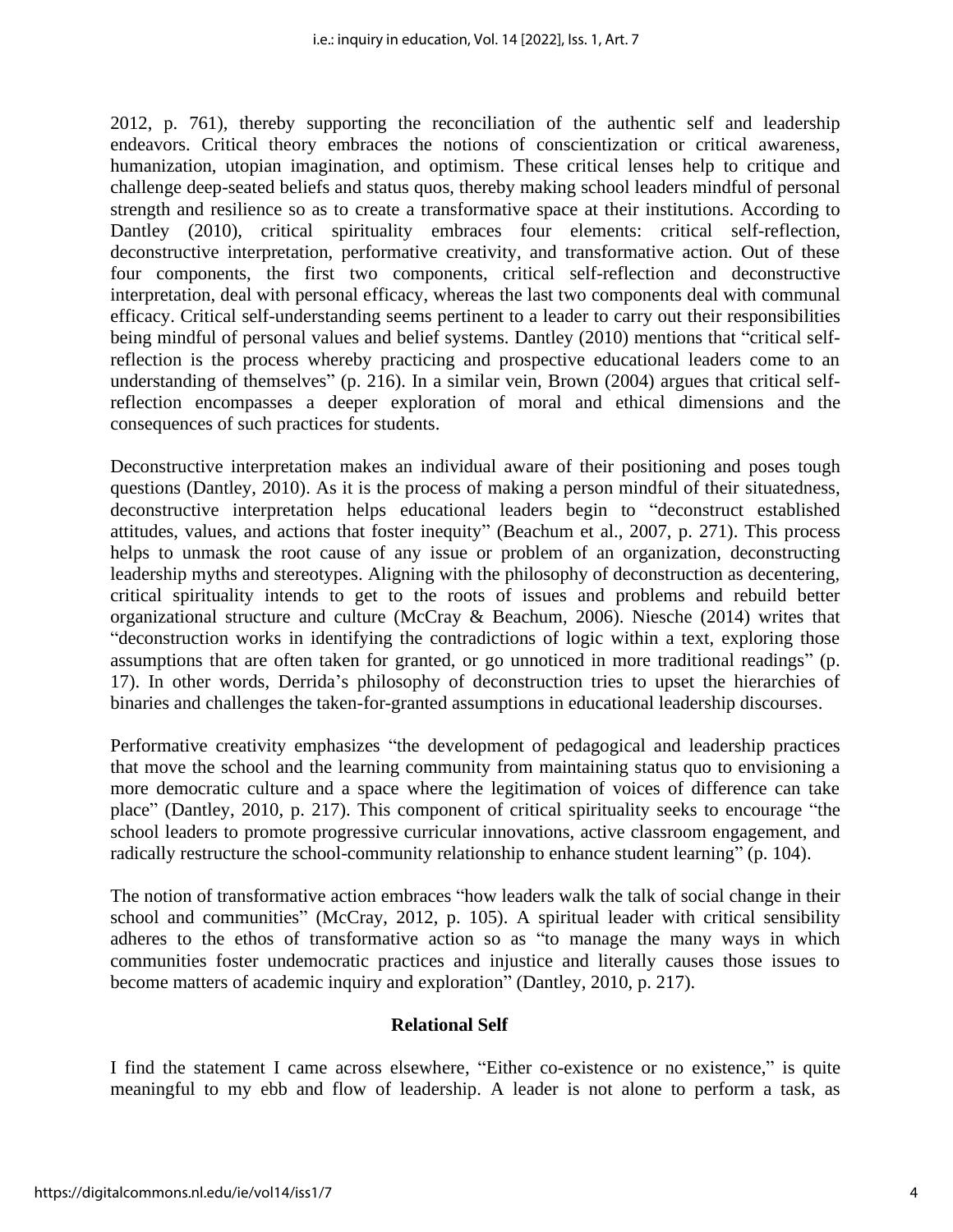leadership is a collaborative venture. Rapport building with stakeholders appears to be a crucial aspect of leadership. In this connection, Vaai (2017) argues that relational understanding is a crucial component of being a human, so it appears pertinent to decolonize self by deconstructing the non-relational understanding of self. In a similar vein, Gergen (2009) states that as a relational being, an individual needs to be mindful of relational responsibility to foster the spirit of coexistence and community collaboration. I am mindful of my relational and embodied self as I am connected to the sociocultural landscape of my context.

#### **Caveats of Critical Spirituality**

Critical spirituality embraces a postmodern valuing of individual spiritual experience with critical perspective, thereby envisioning a just, diverse, and inclusive society (Gardner, 2016). In a similar vein, Wright (2000) argues that the rhetoric of critical spirituality as a postmodern philosophy embraces the perspectives of secularism and pluralism, thereby helping to transcend the spiritual boundaries and celebrate spiritual diversity. So it appears that critical spirituality values differences. It suggests integrating spiritual concerns in professional life, which requires knowing the process for critiquing one's own spiritual practice. Gardner further points out that critical spirituality requires rigorous debate and discourse to bring it into the professional context as an essential component for professional transformation. Dantley (2010) argues that critical spirituality as a new approach to act and to reform challenges educational leaders to serve as organic intellectuals and agents of change aligning with criticality.

#### **Conclusion and Discussion**

Spirituality embraces feelings of care, compassion, gratitude, and humility, among others. It entails the notion of connectedness and helps to transcend ego. Walach (2015) contends that spiritual practice and motivation depend on the context of experience, motivation, and action. Spirituality is considered an essential element of leadership. Chordon (2009) mentions that we all have the natural ability to interrupt old habits and drop our grudges. We can have a feeling of healing and possibly a transformative experience through love, kindness, care, and compassion. I consider the leadership journey as my life's dance of being and becoming through critical awareness adhering to my precept that "I am spiritual, but not religious."

Embracing a critical spiritual perspective might help educational leaders to have a deeper understanding and meaning of the phenomenon of educational leadership with heightened critical awareness embracing inclusivity and spiritual diversity. Critical consciousness challenges hegemonic discourse and taken-for-granted assumptions in the educational leadership domain so as to envision a transformative praxis of educational leadership taking critical spirituality and critical perspective into account. Hence, reconciling criticality with spirituality appears to be pertinent to exploring the issues and contradictions of educational leadership so as to empower educational leaders to serve as agents of change valuing the differences in an organization. In this way, educational leaders can find a meaningful space at school at the intersection of spirituality and critical consciousness so as to create an environment of effective and meaningful leadership.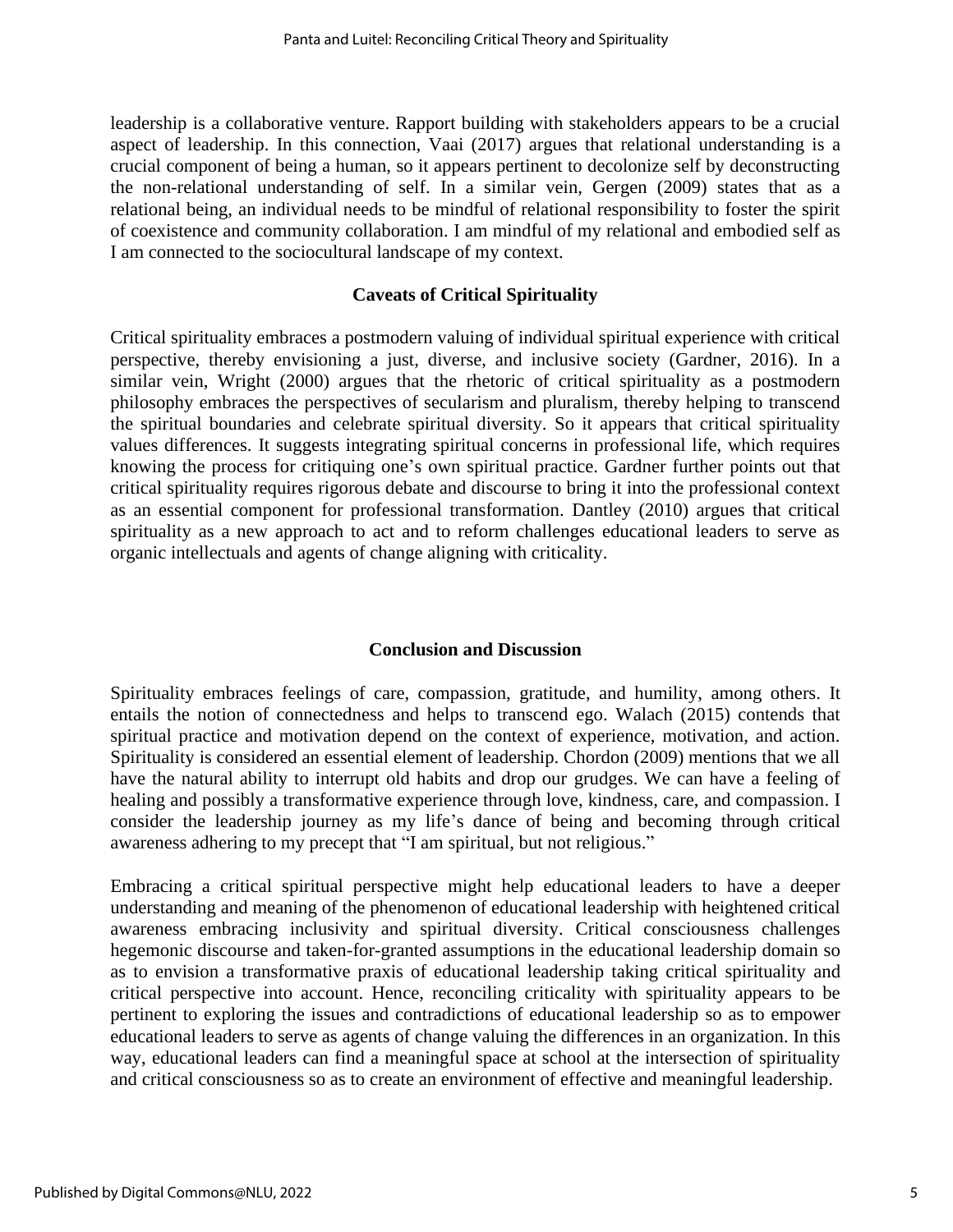*Chet Nath Panta is a PhD scholar in educational leadership at Kathmandu University, Nepal. He is also a visiting faculty there. He is the head teacher of Sisneri Secondary School, Lalitpur, Nepal. He is avidly engaged in teacher professional development and leadership capacity building workshops, seminars, and publications. His areas of interest include critical pedagogy, positive psychology, autoethnography, transformative learning, and issues of school leadership. He can be reached at [chetnath38@gmail.com.](mailto:chetnath38@gmail.com)*

*Bal Chandra Luitel, PhD, is the Dean and a professor of the School of Education, Kathmandu University. He also coordinates the KU components of a transformative education project called Rupantaran that aims at engaging master's and doctoral students to unfold their autoethnographic narratives during their engagements in a school transformation process. He can be reached at [bcluitel@kusoed.edu.np.](mailto:bcluitel@kusoed.edu.np)*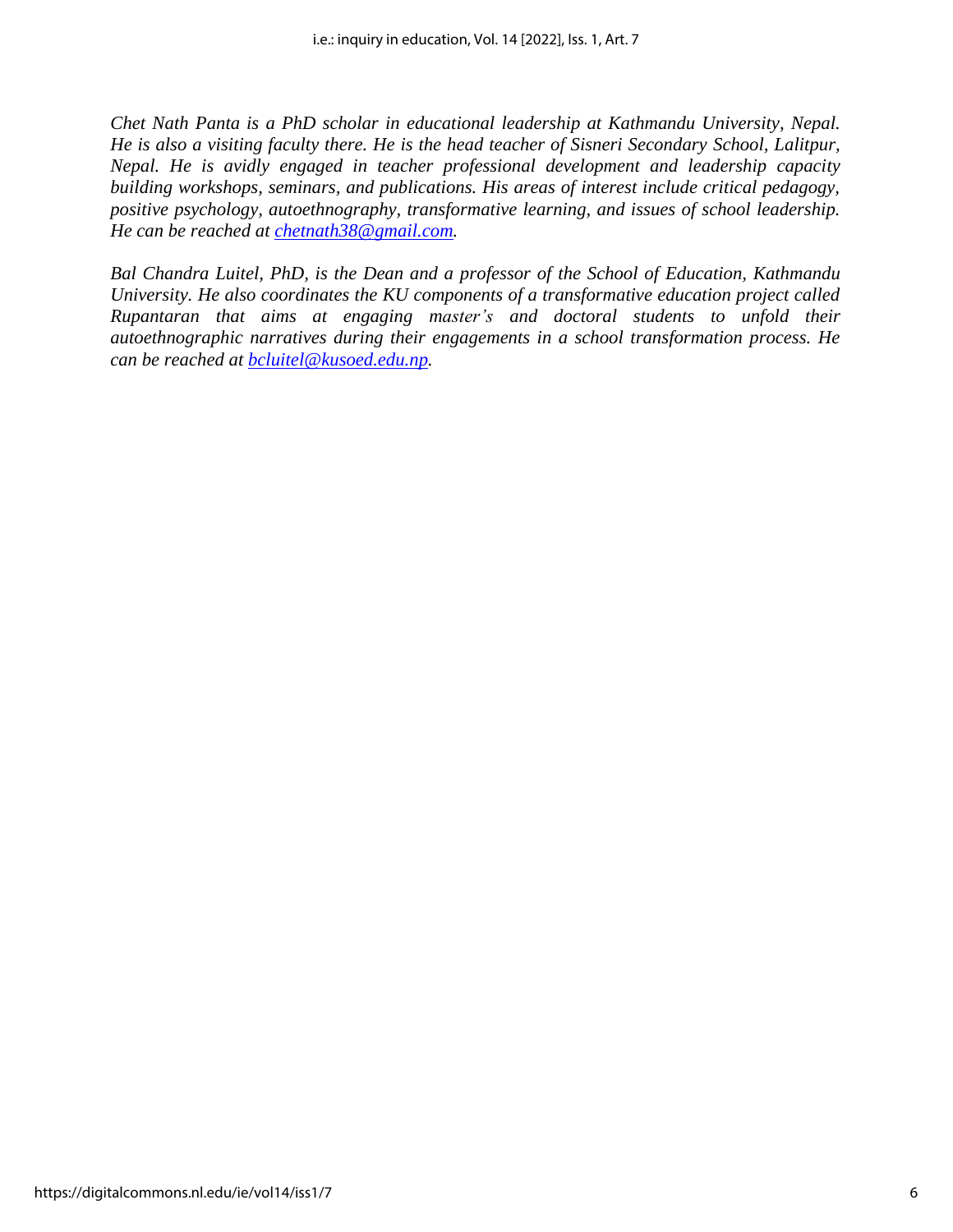#### **References**

- Beachum, F. D., Obiakor, F. E., & McCray, C. R. (2007). Community uplift theory for positive change of Africans Americans in urban schools. In M. C. Brown & R. D. Bartee (Eds.), *Still not equal: Expanding educational opportunity in society* (pp. 269–278). Peter Lang.
- Bonner, C. (2008). Spiritually oriented leadership in a secular age. In P. D. Houston, A. M. Blankstein, & R. W. Cole (Eds.), *Spirituality in educational leadership* (pp. 111–129). Corwin Press.
- Boyd, D. (2012). The critical spirituality of Paulo Freire. *International Journal of Lifelong Education, 31*, 759–778. <https://doi.org/10.1080/02601370.2012.723051>
- Brown, K. M. (2004). Leadership for social justice and equity: Weaving a transformative framework and pedagogy. *Educational Administration Quarterly*, *40*(1), 77–108. https://doi.org/10.1177/0013161X03259147Burke, M. T., Hackney, H., Hudson, P., Miranti, J., Watts, G. A., & Epp, L. (1999). Spirituality, religion, and CACREP curriculum standards. *Journal of Counseling & Development*, 77, 251–257. <https://psycnet.apa.org/doi/10.1002/j.1556-6676.1999.tb02448.x>
- Bussey, M. (2006). Neohumanism: Critical spirituality, Tantra and education. In S. Inayatullah, M. Bussey, & I. Milojevic (Eds.), *Neohumanist educational futures: Liberating the pedagogical intellect* (pp. 80–95). Tamkang University Press.
- Chordon, P. (2009). *Taking the leap: Free ourselves from the old habits and fears*. Shambala Publications, Inc.
- Dantley, M. E. (2005). The power of critical spirituality to act and to reform. *Journal of School Leadership*, *15*(5), 500–518. <https://doi.org/10.1177/105268460501500502>
- Dantley, M. E. (2010). Successful leadership in urban schools: Principals and critical spirituality, a new approach to reform. *The Journal of Negro Education*, *79*(3), 214–219. <https://eric.ed.gov/?id=EJ943033>
- Dhiman, S. (2017). *Holistic leadership: A new paradigm for today's leaders*. Palgrave Macmillan.
- Gardner, F. (2016). *Critical spirituality: A holistic approach to contemporary practice*. Routledge.
- Gergen, K. J. (2017). *Relational being: Beyond self and community*. Oxford University Press.
- Houston, P. D. (2008). What's spirituality got to do with it? In P.D. Houston, A. M. Blankstein, & R. W. Cole (Eds.), *Spirituality in educational leadership* (pp. 1–7). Corwin Press.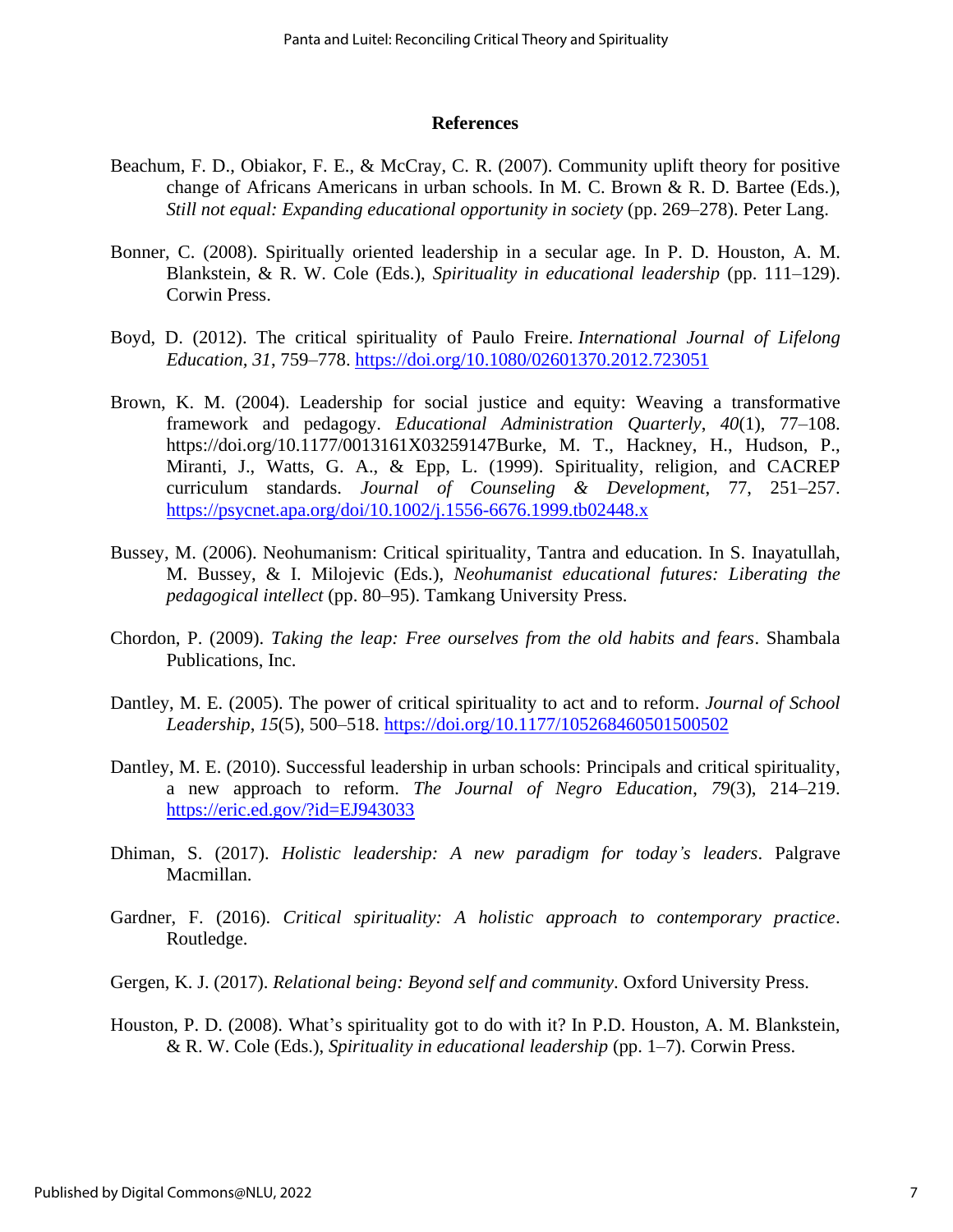- Keating, A. (2005). Shifting perspectives: Spiritual activism, social transformation, and the politics of spirit. In A. Keating A. (Ed.), *Entre Mundos/Among Worlds* (pp. 185–194). Palgrave Macmillan.
- Kumar, S. (2010). *Spiritual compass. The three qualities of life*. Green Books.
- Lambert, L., Zimmerman, D. P., & Gardner, M. E. (2016). *Liberating leadership capacity: Pathways to educational wisdom*. Teachers College Press.
- McCray, D. C. (2007). A critique of zero tolerance policies: An issue of justice and caring. *Values and Ethics in Educational Administration*, *5*(1), 1–8. [http://www.ucea.org/wp](http://www.ucea.org/wp-content/uploads/2014/05/Vol5_Num1.pdf)[content/uploads/2014/05/Vol5\\_Num1.pdf](http://www.ucea.org/wp-content/uploads/2014/05/Vol5_Num1.pdf)
- Metzger, C. (2008). Personal growth in the workplace: Spiritual practices you can use. In P. D. Houston, A. M. Blankstein, & R. W. Cole (Eds.), *Spirituality in educational leadership* (pp. 111–129). Corwin Press.
- Muller, J. P. (2005). Conclusion: Seeking wholeness. In J. P. Muller, S. Karsten, D. Denton, D. Orr, & I. C. Kates (Eds.), *Holistic learning and spirituality in education: Breaking new ground* (pp. 233–236). State University of New York Press.
- Niesche R. (2014): *Deconstructing educational leadership: Derrida and Lyotard*. Routledge.
- Niesche, R. & Gowlett, C. (2019). *Social, critical and political theories for educational leadership*. Springer.
- Piercy, G. (2013). Transformative learning theory and spirituality: A whole-person approach. *Journal of Instructional Research*, *3*(30).
- Samul, J. (2020). Spiritual leadership: Meaning in the sustainable workplace. *Sustainability*, *12*(267).<http://dx.doi.org/10.3390/su12010267>
- Sokolow, S. L. & Houston, P. D. (2008). The spiritual dimension of leadership. In P.D. Houston, A. M. Blankstein, & R. W. Cole (Eds.), *Spirituality in educational leadership* (pp. 8–12). Corwin Press.
- Vaai, U. L. (2017). *The relational self: Decolonising personhood in the Pacific*. University of the South Pacific Press.
- Walach, H. (2015). *Secular spirituality: The next step towards enlightenment*. Springer.
- Wattles, J. (2006). *Living in truth, beauty, and goodness: Values and virtues*. Cascade Books.
- Wilber, K. (2006). *Integral spirituality: A startling new role for religion in the modern and postmodern world*. Integral Books.